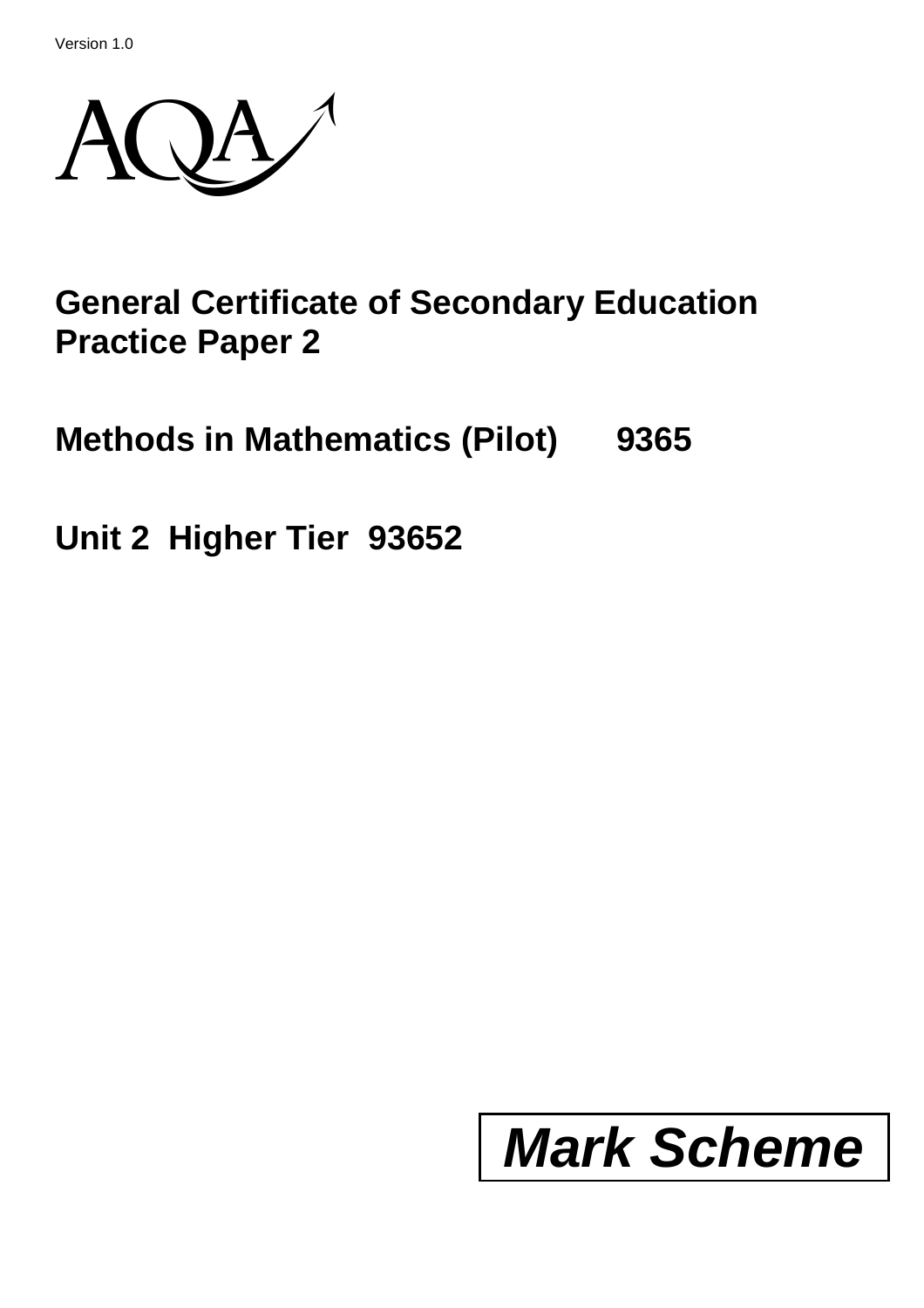Mark schemes are prepared by the Principal Examiner and considered, together with the relevant questions, by a panel of subject teachers. This mark scheme includes any amendments made at the standardisation meeting attended by all examiners and is the scheme which was used by them in this examination. The standardisation meeting ensures that the mark scheme covers the candidates' responses to questions and that every examiner understands and applies it in the same correct way. As preparation for the standardisation meeting each examiner analyses a number of candidates' scripts: alternative answers not already covered by the mark scheme are discussed at the meeting and legislated for. If, after this meeting, examiners encounter unusual answers which have not been discussed at the meeting they are required to refer these to the Principal Examiner.

It must be stressed that a mark scheme is a working document, in many cases further developed and expanded on the basis of candidates' reactions to a particular paper. Assumptions about future mark schemes on the basis of one year's document should be avoided; whilst the guiding principles of assessment remain constant, details will change, depending on the content of a particular examination paper.

Further copies of this Mark Scheme are available to download from the AQA Website: www.aqa.org.uk

Copyright © 2011 AQA and its licensors. All rights reserved.

#### COPYRIGHT

AQA retains the copyright on all its publications. However, registered centres for AQA are permitted to copy material from this booklet for their own internal use, with the following important exception: AQA cannot give permission to centres to photocopy any material that is acknowledged to a third party even for internal use within the centre.

Set and published by the Assessment and Qualifications Alliance.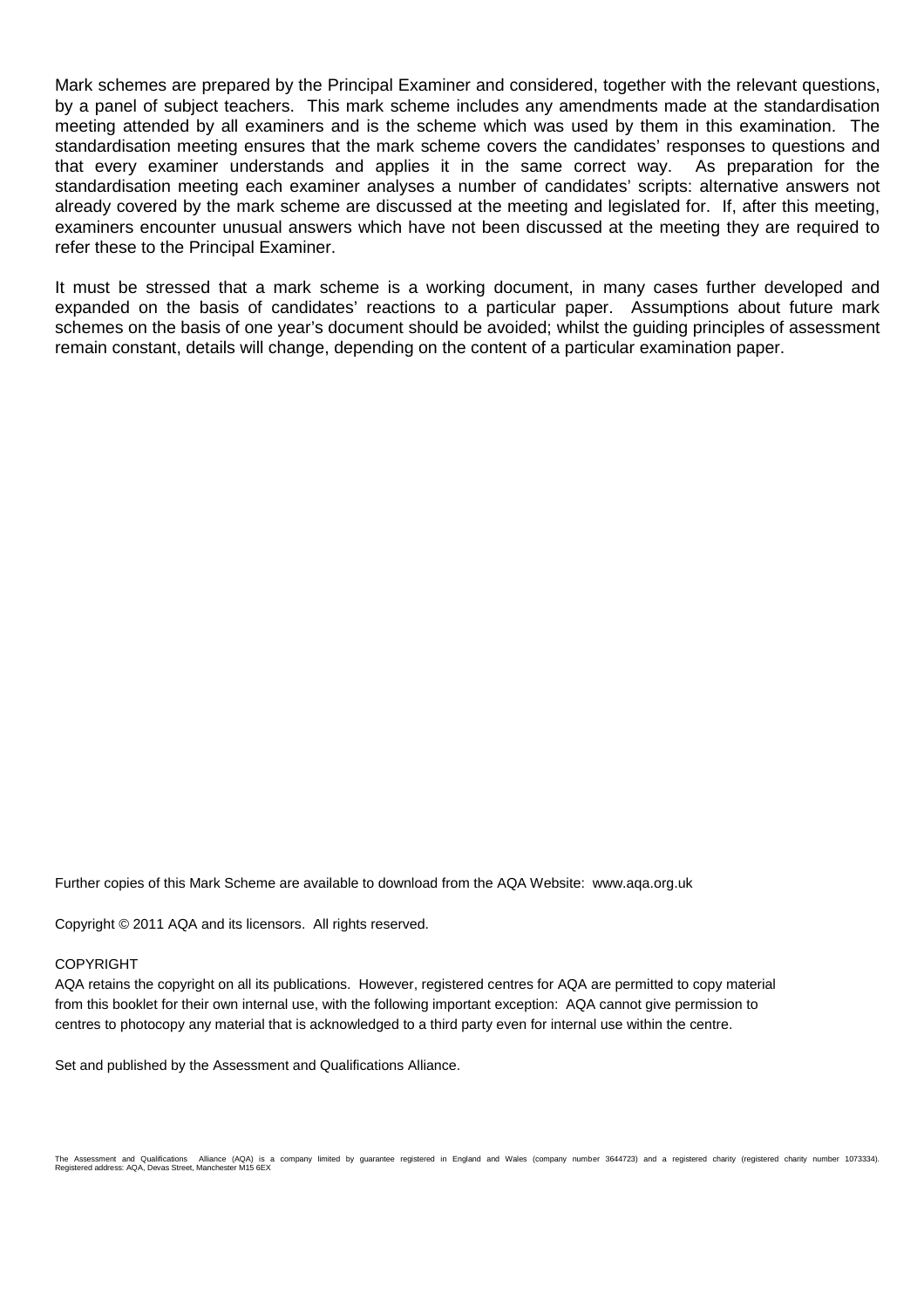### **Glossary for Mark Schemes**

GCSE examinations are marked in such a way as to award positive achievement wherever possible. Thus, for GCSE Mathematics papers, marks are awarded under various categories.

- **M** Method marks are awarded for a correct method which could lead to a correct answer.
- **A** Accuracy marks are awarded when following on from a correct method. It is not necessary to always see the method. This can be implied.
- **B** Marks awarded independent of method.
- **Q** Marks awarded for quality of written communication. (QWC)
- **M Dep** A method mark dependent on a previous method mark being awarded.
- **BDep** A mark that can only be awarded if a previous independent mark has been awarded.
- **ft** Follow through marks. Marks awarded following a mistake in an earlier step.
- **SC** Special case. Marks awarded within the scheme for a common misinterpretation which has some mathematical worth.
- **oe** Or equivalent. Accept answers that are equivalent.

eg, accept 0.5 as well as  $\frac{1}{2}$ 1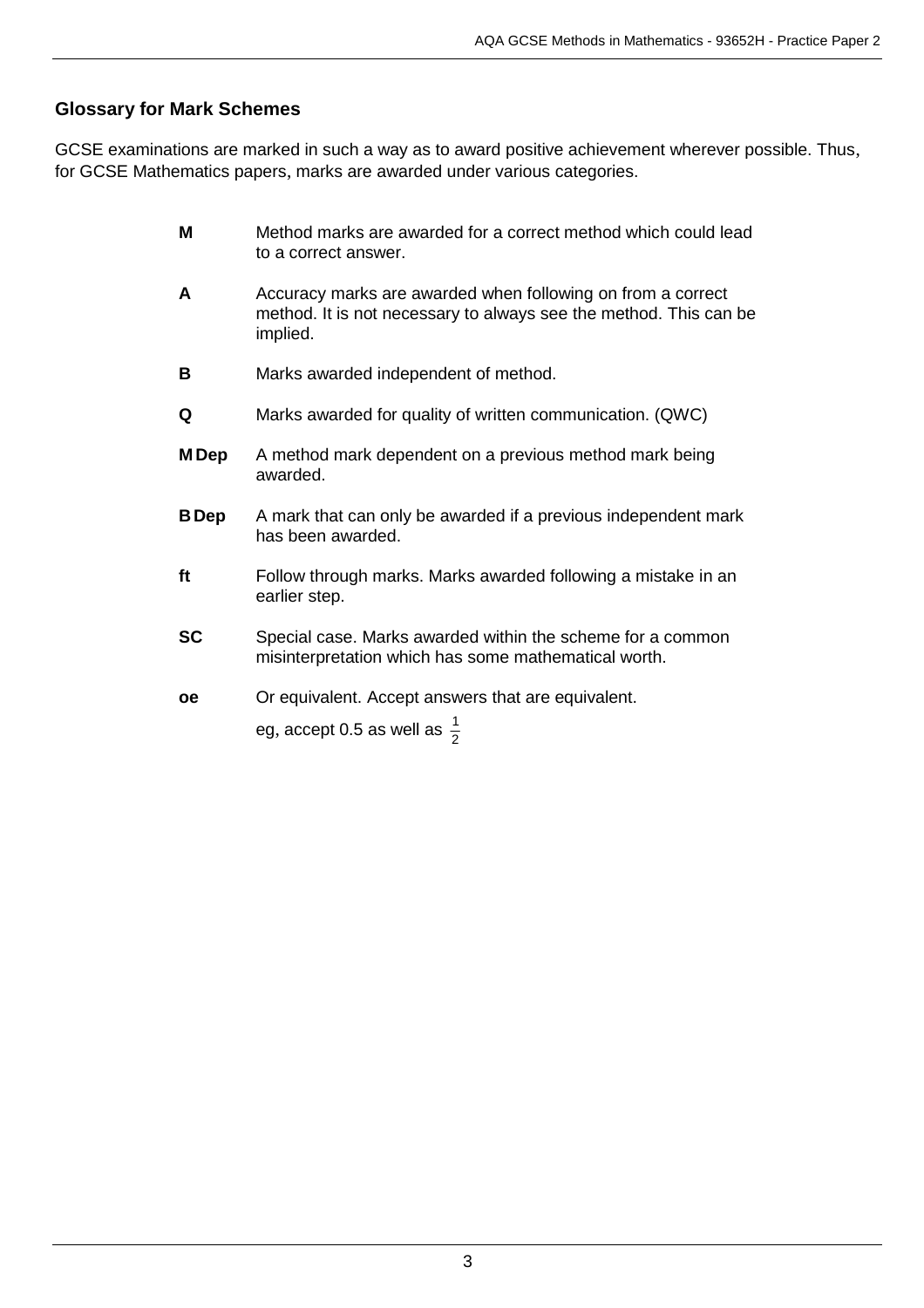### **M2 Higher Tier**

| Q            | <b>Answer</b>                                    | <b>Mark</b>      | <b>Comments</b>                          |
|--------------|--------------------------------------------------|------------------|------------------------------------------|
|              |                                                  |                  |                                          |
| $\mathbf{1}$ | $5x - 2x = 5 + 7$                                | M <sub>1</sub>   | Allow one sign or rearrangement error    |
|              | $3x = 12$                                        | A <sub>1</sub>   |                                          |
|              | 4                                                | A <sub>1ft</sub> | ft on one error only                     |
|              |                                                  |                  |                                          |
| $\mathbf{2}$ | $\pi \times 6.5^2$                               | M1               | $\pi \times 13^2$                        |
|              | 132.6 to 132.75                                  | A <sub>1</sub>   |                                          |
|              | mm <sup>2</sup>                                  | <b>B1</b>        |                                          |
|              |                                                  |                  |                                          |
| 3(a)         | 3:4                                              | <b>B2</b>        | B1 Any correct ratio using whole numbers |
| 3(b)         | 4:5.5                                            | M <sub>2</sub>   |                                          |
|              | 8:11                                             | A <sub>1</sub>   |                                          |
| Alt $3(b)$   | $9 \times 4 \times 6$ or $9 \times 5.5 \times 6$ | M <sub>1</sub>   |                                          |
|              | 216:297                                          | M <sub>1</sub>   |                                          |
|              | 8:11                                             | A <sub>1</sub>   |                                          |
|              |                                                  |                  |                                          |

| 4(a) | 0, 3, 8                                                                                              | <b>B2</b>          | B1 For $-1$ , 0, 3 or any two correct                             |
|------|------------------------------------------------------------------------------------------------------|--------------------|-------------------------------------------------------------------|
| 4(b) | 6n                                                                                                   | <b>B1</b>          |                                                                   |
|      | $6n - 1$                                                                                             | B <sub>1</sub> Dep |                                                                   |
| 4(c) | Either ticked and 2 examples, one<br>using an even value of $n$ and one<br>using an odd value of $n$ | B2                 | B1 Either ticked and a partial explanation<br>or one example only |

| b | Abe   | 9th January | B <sub>3</sub> | B <sub>2</sub> For 2 conditions |
|---|-------|-------------|----------------|---------------------------------|
|   | Baz   | 2nd January |                | B1 For 1 condition              |
|   | Clara | 26th March  |                |                                 |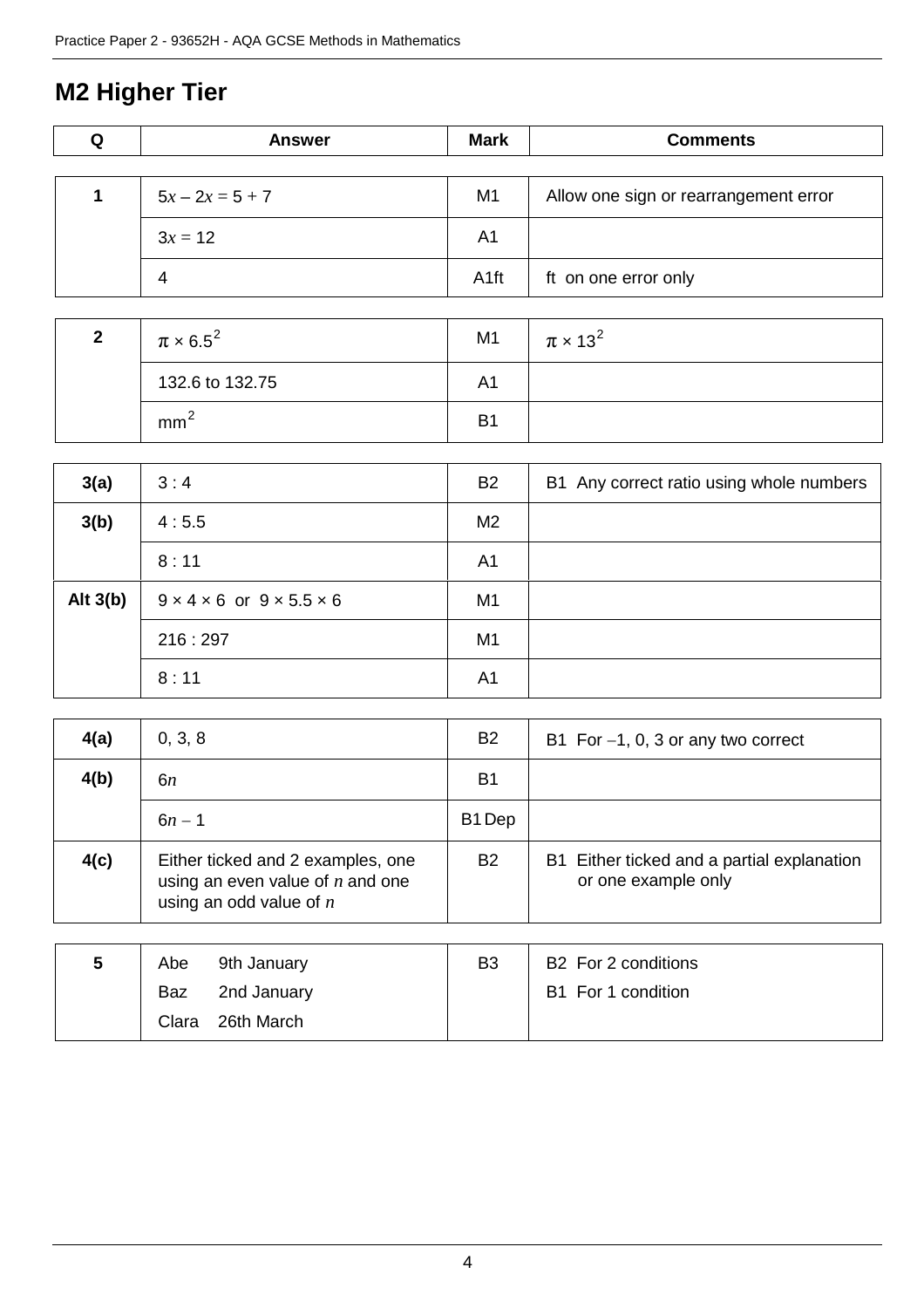| Q | Answer                                                                                                                                                                                                                          | <b>Mark</b>    | <b>Comments</b>                                                                                       |
|---|---------------------------------------------------------------------------------------------------------------------------------------------------------------------------------------------------------------------------------|----------------|-------------------------------------------------------------------------------------------------------|
| 6 | The shaded part of Venn diagram P<br>represents the 16 students who are<br>taking A level mathematics<br>The shaded part of Venn diagram Q<br>represents the 6 students who are<br>girls who do not take A level<br>mathematics | B <sub>3</sub> | B3 For 5 values/letters correct<br>B2 For 4 values/letters correct<br>B1 For 3 values/letters correct |
|   | The shaded part of Venn diagram R<br>represents the 8 students who are<br>boys who do not take A level<br>mathematics                                                                                                           |                |                                                                                                       |

| 7(a)/(b) |                | <b>B2</b><br>B1 For reflection in $y = 1$                         |
|----------|----------------|-------------------------------------------------------------------|
|          | $\overline{B}$ | <b>B2</b><br>B1 For rotation 90° anti-clockwise<br>about $(0, 0)$ |
|          | $\mathcal{C}$  |                                                                   |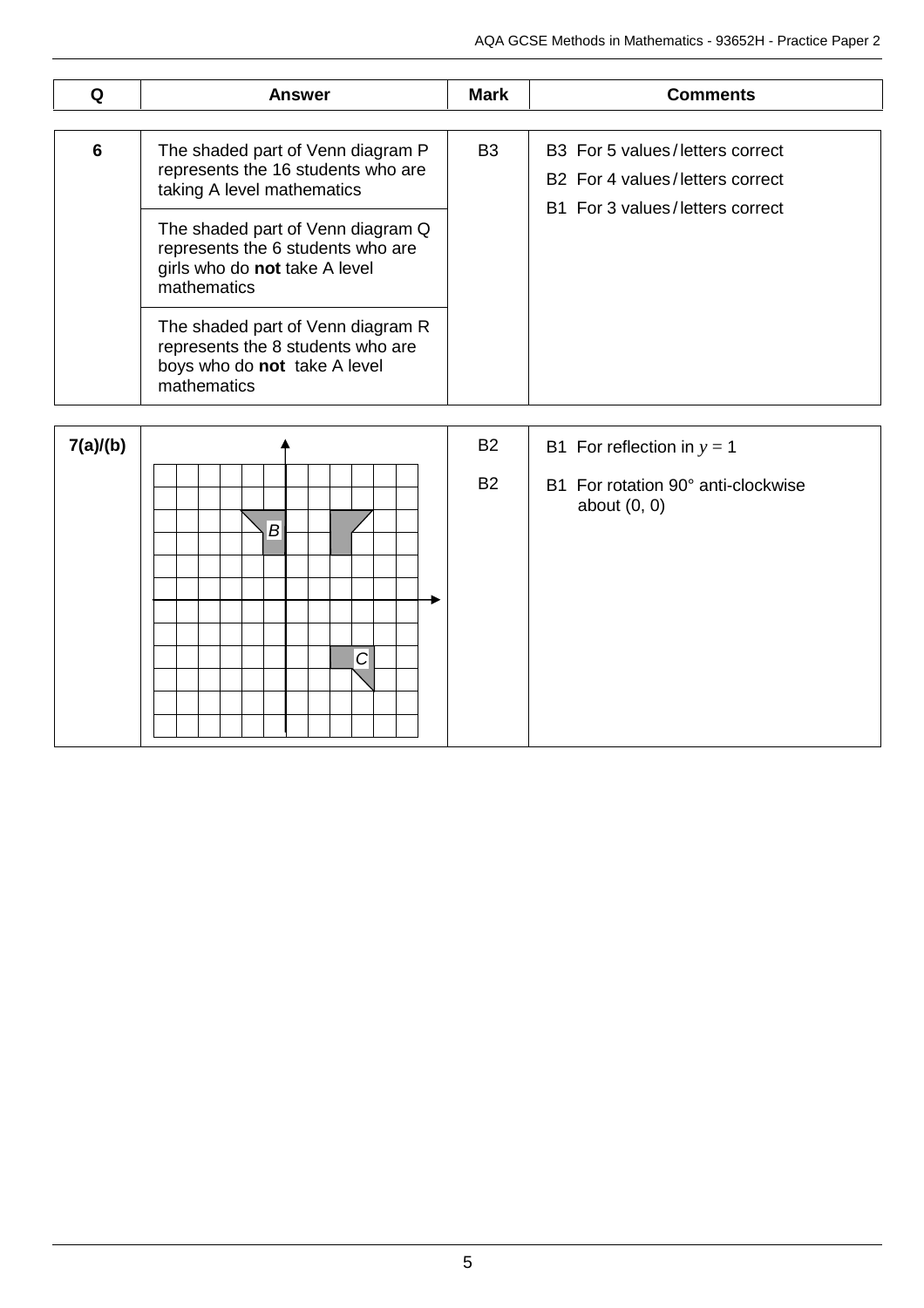| Q             | <b>Answer</b>                                                             | <b>Mark</b>    | <b>Comments</b> |
|---------------|---------------------------------------------------------------------------|----------------|-----------------|
|               |                                                                           |                |                 |
| *8            | $\Sigma$ (all angles) = 360                                               | M <sub>1</sub> | <b>oe</b>       |
|               | $13x - 4 (= 360)$                                                         | A <sub>1</sub> |                 |
|               | $(x =) 28$                                                                | A <sub>1</sub> |                 |
|               | Substituting in to find the values of<br>the angles or adding three terms | M <sub>1</sub> |                 |
|               | 84, 96, 106, 74 and BD                                                    | A1             |                 |
|               | Setting up an equation $=$ 360 and<br>stating 180° make a straight line   | Q <sub>1</sub> | Strand (ii)     |
| <b>Alt 18</b> | Checks AC: $6x + 2 = 7x - 6$                                              | M1, A1         |                 |
|               | $\Rightarrow$ x = 8                                                       | A <sub>1</sub> |                 |
|               | $6x + 2 = 6 \times 8 + 2 = 50^{\circ}$ not 180°                           | M1             |                 |
|               | So BD                                                                     |                |                 |
|               | Setting up an equation $=$ 360 and<br>stating 180° make a straight line   | Q <sub>1</sub> | Strand (ii)     |
| <b>Alt 28</b> | Checks <i>BD</i> : $7x - 16 = 6x + 12$                                    | M1, A1         |                 |
|               | $\Rightarrow$ x = 28                                                      | A <sub>1</sub> |                 |
|               | $7x - 6 = 7 \times 28 - 6 = 180$                                          | M1             |                 |
|               | So BD                                                                     | A <sub>1</sub> |                 |
|               | Setting up an equation $=$ 360 and<br>stating 180° make a straight line   | Q <sub>1</sub> | Strand (ii)     |

| 9                | 35000                         | B <sub>1</sub> |  |
|------------------|-------------------------------|----------------|--|
|                  | $35000 \div 40000 \times 100$ | M <sub>1</sub> |  |
|                  | 87.5                          | A <sub>1</sub> |  |
| Alt <sub>9</sub> | $5000 \div 40000 (= 0.125)$   | M <sub>1</sub> |  |
|                  | $1 - 0.125 (= 0.875)$         | M <sub>1</sub> |  |
|                  | 87.5                          | A <sub>1</sub> |  |

| 10(a) | $2x - 10$           | B1             |                                                                                          |
|-------|---------------------|----------------|------------------------------------------------------------------------------------------|
| 10(b) | $x^2 + 3x + 3x + 9$ | M <sub>1</sub> | Allow a sign error. Must have a term in $x^2$ ,<br>two terms in $x$ and a constant term. |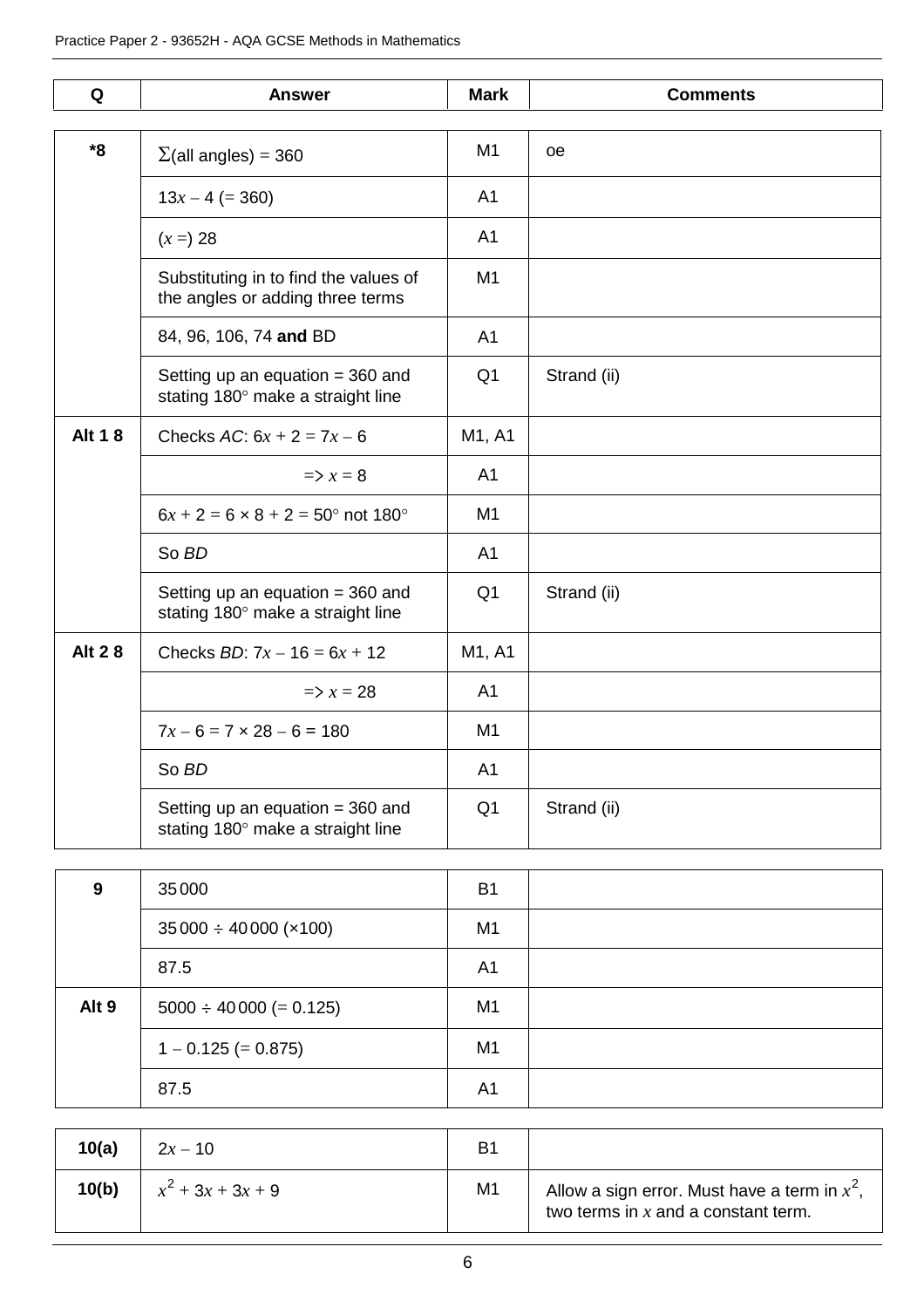|       | $x^2 + 6x + 9$       | A <sub>1</sub> |               |
|-------|----------------------|----------------|---------------|
| 10(c) | $x^2-3x-10=0$        | M <sub>1</sub> |               |
|       | $(x \pm a)(x \pm b)$ | M1 Dep         | $ab = \pm 10$ |
|       | $(x-5)(x+2)$         | A <sub>1</sub> |               |
|       | $5$ or $-2$          | A <sub>1</sub> |               |

| 11 | Sight of tan            | M <sub>1</sub> |                       |
|----|-------------------------|----------------|-----------------------|
|    | $\tan^{-1}(13 \div 21)$ | M1 Dep         | $\tan x = 13 \div 21$ |
|    | 31.8, 31.76, 31.759     | A <sub>1</sub> | 32 with working       |

| $*12$ | Enlarge(ment)    |                 |                | Strand (i)                        |
|-------|------------------|-----------------|----------------|-----------------------------------|
|       | Scale factor 0.5 | Centre $(0, 4)$ | B <sub>2</sub> | B1 If 1 fact missing or incorrect |

| $*13$ | $2:8$ or $1:4$                                                                     | B <sub>1</sub> | oe using any relevant pair of similar<br>triangles, ie $AEX$ : ADC (1 : 5), AEX : CFX,<br>CXF: CAB(4; 5) |
|-------|------------------------------------------------------------------------------------|----------------|----------------------------------------------------------------------------------------------------------|
|       | $12 \div 5$                                                                        | M <sub>1</sub> |                                                                                                          |
|       | $2.4 \times 4$ or $12 - 2.4$                                                       | M1             |                                                                                                          |
|       | 9.6                                                                                | A1             |                                                                                                          |
|       | Use of a clearly identified pair of<br>similar triangles and the correct<br>ratios | Q <sub>1</sub> | Strand (iii)                                                                                             |

| 14 | $7^2 + 9^2 - 2 \times 7 \times 9 \times \cos 42$ | M <sub>1</sub> |                |
|----|--------------------------------------------------|----------------|----------------|
|    | 36.36                                            | A1             |                |
|    | 6.03                                             | A <sub>1</sub> | 6 with working |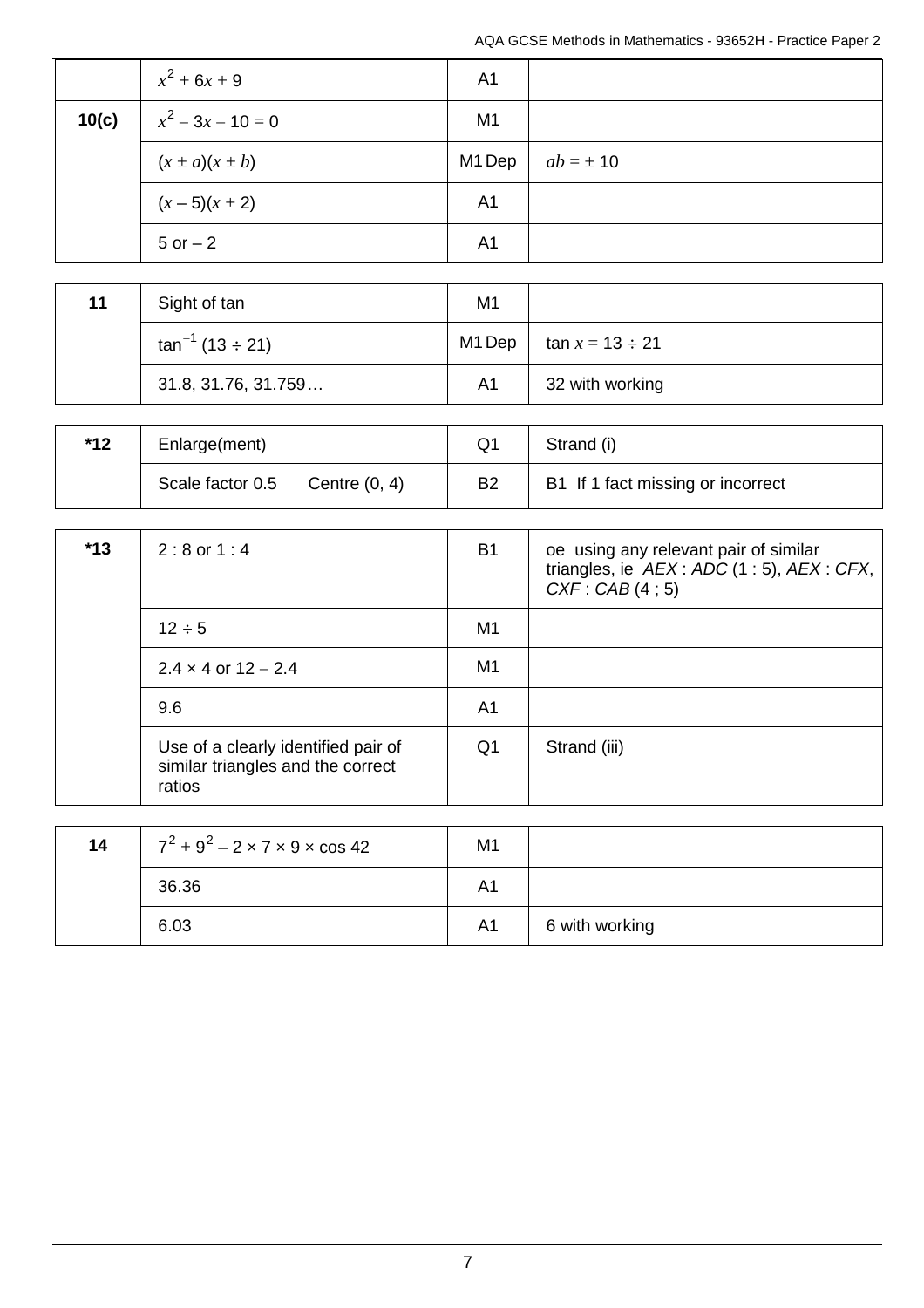| Q             | <b>Answer</b>                     | <b>Mark</b>    | <b>Comments</b> |
|---------------|-----------------------------------|----------------|-----------------|
|               |                                   |                |                 |
| 15            | $n^2 + (n+2)^2$                   | M <sub>1</sub> |                 |
|               | $n^2 + n^2 + 4n + 4$              | A <sub>1</sub> |                 |
|               | $2n^2 + 4n + 2 + 2$               | M <sub>1</sub> | $2(n^2+2n+1)+2$ |
|               | $2(n + 1)^{2} + 2$                | A <sub>1</sub> |                 |
| <b>Alt 15</b> | Using $(n - 1)$ , n and $(n + 1)$ | M <sub>1</sub> |                 |
|               | $(n-1)^{2} + (n+1)^{2}$           | M <sub>1</sub> |                 |
|               | $n^2-2n+1+n^2+2n+1$               | A <sub>1</sub> |                 |
|               | $2n^2 + 2$                        | M <sub>1</sub> |                 |

| 16 | $20 \times 12 (= 240)$         | M <sub>1</sub> |  |
|----|--------------------------------|----------------|--|
|    | Their 240 $\div$ 12.5 (= 19.2) | M <sub>1</sub> |  |
|    | Their 19.2 - 12.5              | M <sub>1</sub> |  |
|    | 6.7                            | A1             |  |

| 17 | $\pi \times r \times l + \pi \times r^2$    | M <sub>1</sub> |                        |
|----|---------------------------------------------|----------------|------------------------|
|    | $2 \times \pi \times r^2 + 2\pi r \times r$ | M1             | $4\pi \times r^2$      |
|    | $4\pi r^2 = \pi r l + \pi r^2$              | M <sub>1</sub> |                        |
|    | $l = 3r$                                    | A1             | Condone $r = l \div 3$ |

| 18 | $3(4x^2 - 12x + 5) \div 3(4x^2 - 1)$ | M <sub>1</sub> | Cancelling by 3                         |
|----|--------------------------------------|----------------|-----------------------------------------|
|    | $(2x-1)(2x-5)$                       | M <sub>1</sub> |                                         |
|    | $(2x-1)(2x+1)$                       | M1             |                                         |
|    | $\frac{2x-5}{2x+1}$                  | A <sub>1</sub> | If incorrect further work do not award. |